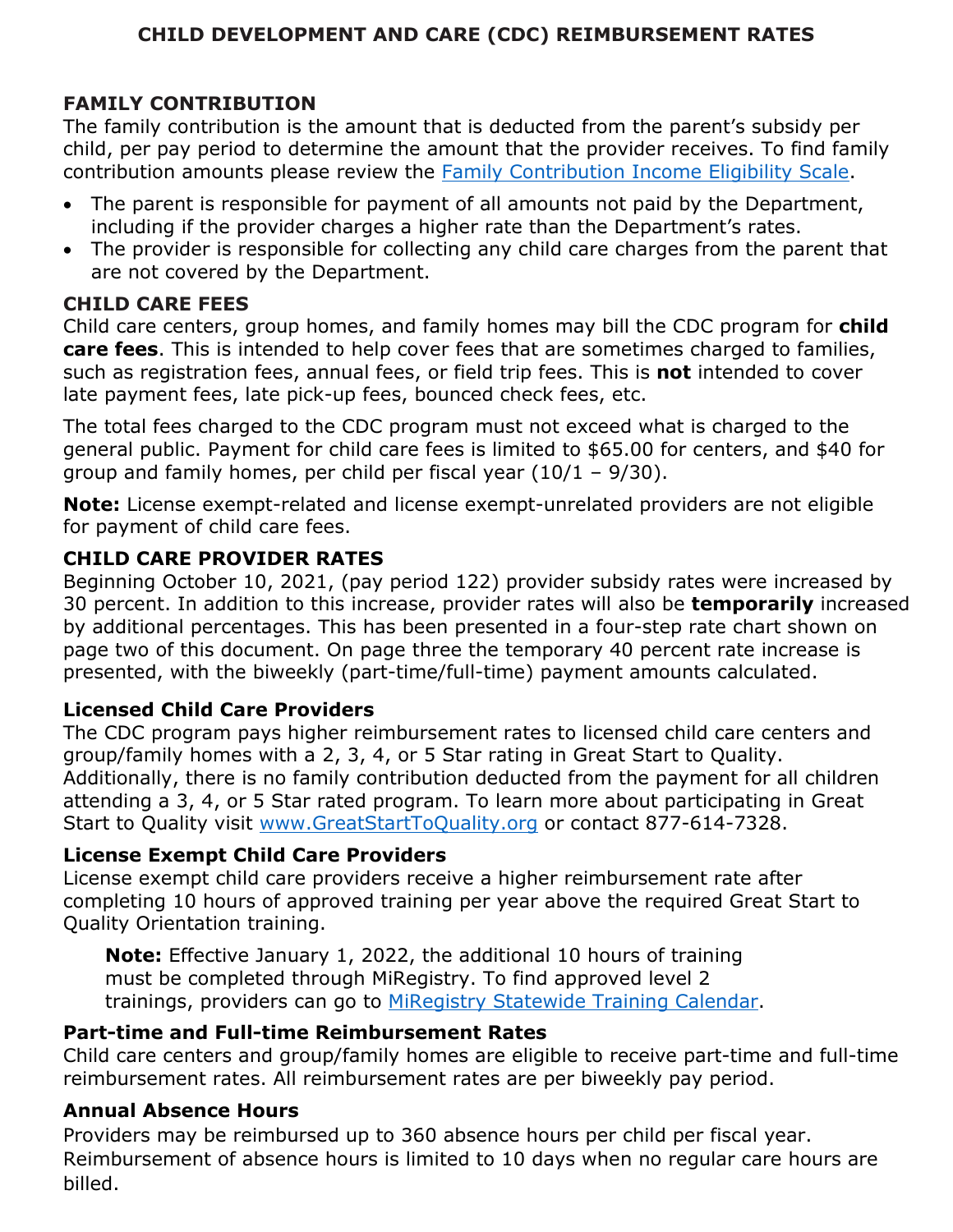#### **STEP ONE:**

**Provider Hourly Reimbursement Rates: pay period 122-208 (October 10, 2021– April 9, 2022)** *Temporarily* **Increased an Additional 50%**

| <b>Provider Type</b>                    | <b>Star Rating</b>               | Infant/<br><b>Toddler</b><br>(Birth up to<br>Age 2 1/2) | <b>Preschool</b><br>(Age $2\%$ up<br>to Age 5) | <b>School Age</b><br>(Age 5 and<br>Over) |  |
|-----------------------------------------|----------------------------------|---------------------------------------------------------|------------------------------------------------|------------------------------------------|--|
|                                         | <b>Base Rate</b><br>(Blank Star) | \$6.00<br>\$8.40                                        |                                                | \$5.80                                   |  |
|                                         | 1 Star                           | \$8.40<br>\$6.00                                        |                                                | \$5.80                                   |  |
| <b>Child Care</b><br>Center             | 2 Star                           | \$8.95                                                  | \$6.45                                         | \$6.30                                   |  |
|                                         | 3 Star                           | \$9.90                                                  | \$7.45                                         | \$7.30                                   |  |
|                                         | 4 Star                           | \$10.35<br>\$7.95                                       |                                                | \$7.75                                   |  |
|                                         | 5 Star                           | \$11.35                                                 | \$8.95                                         | \$8.70                                   |  |
| <b>Group and</b><br><b>Family Homes</b> | <b>Base Rate</b><br>(Blank Star) | \$6.75                                                  | \$5.80                                         | \$5.65                                   |  |
|                                         | 1 Star                           | \$6.75                                                  | \$5.80                                         | \$5.65                                   |  |
|                                         | 2 Star                           | \$7.30                                                  | \$6.30                                         | \$6.10                                   |  |
|                                         | 3 Star                           | \$8.25                                                  | \$7.30                                         | \$7.05                                   |  |
|                                         | 4 Star                           | \$8.70<br>\$7.75                                        |                                                | \$7.60                                   |  |
|                                         | 5 Star                           | \$9.70                                                  | \$8.70                                         | \$8.55                                   |  |
| License<br><b>Exempt</b>                | <b>Base Rate</b><br>(Level 1)    | \$3.45                                                  | \$3.45                                         | \$3.45                                   |  |
| <b>Related and</b><br><b>Unrelated</b>  | Level <sub>2</sub>               | \$5.85                                                  | \$5.20                                         | \$5.20                                   |  |

#### **STEP THREE: Provider Hourly Reimbursement Rates: pay period 222 - 307 (October 9, 2022 – April 8, 2023)** *Temporarily* **Increased an Additional 30%**

| <b>Provider Type</b>                    | <b>Star Rating</b>               | Infant/<br><b>Toddler</b><br>(Birth up to<br>Age 2 1/2) | <b>Preschool</b><br>(Age $2\%$ up<br>$\vert$ to Age 5) | <b>School Age</b><br>(Age 5 and<br>Over) |
|-----------------------------------------|----------------------------------|---------------------------------------------------------|--------------------------------------------------------|------------------------------------------|
|                                         | <b>Base Rate</b><br>(Blank Star) | \$7.30                                                  | \$5.20                                                 | \$5.05                                   |
|                                         | 1 Star                           | \$7.30                                                  | \$5.20                                                 | \$5.05                                   |
| <b>Child Care</b><br>Center             | 2 Star                           | \$7.75                                                  | \$5.60                                                 | \$5.50                                   |
|                                         | 3 Star                           | \$8.60<br>\$6.45                                        |                                                        | \$6.35                                   |
|                                         | 4 Star                           | \$6.90<br>\$9.00                                        |                                                        | \$6.70                                   |
|                                         | 5 Star                           | \$9.85                                                  | \$7.75                                                 | \$7.55                                   |
| <b>Group and</b><br><b>Family Homes</b> | <b>Base Rate</b><br>(Blank Star) | \$5.85                                                  | \$5.05                                                 | \$4.90                                   |
|                                         | 1 Star                           | \$5.85                                                  | \$5.05                                                 | \$4.90                                   |
|                                         | 2 Star                           | \$6.35                                                  | \$5.50                                                 | \$5.30                                   |
|                                         | 3 Star                           | \$7.15                                                  | \$6.35                                                 | \$6.15                                   |
|                                         | 4 Star                           | \$7.55                                                  | \$6.70                                                 | \$6.60                                   |
|                                         | 5 Star                           | \$8.40                                                  | \$7.55                                                 | \$7.45                                   |
| <b>License</b><br><b>Exempt</b>         | <b>Base Rate</b><br>(Level 1)    | \$3.00                                                  | \$3.00                                                 |                                          |
| <b>Related and</b><br><b>Unrelated</b>  | Level <sub>2</sub>               | \$5.10                                                  | \$4.50                                                 | \$4.50                                   |

#### **STEP TWO:**

#### **Provider Hourly Reimbursement Rates: pay period 209-221 (April 10, 2022 – October 8, 2022)** *Temporarily* **Increased an Additional 40%**

| <b>Provider Type</b>                   | <b>Star Rating</b>               | Infant/<br><b>Toddler</b><br>(Birth up to<br>Age 2 1/2) | <b>Preschool</b><br>(Age $2\%$ up<br>$\vert$ to Age 5) | <b>School Age</b><br>(Age 5 and<br>Over) |
|----------------------------------------|----------------------------------|---------------------------------------------------------|--------------------------------------------------------|------------------------------------------|
|                                        | <b>Base Rate</b><br>(Blank Star) | \$7.85<br>\$5.60                                        |                                                        | \$5.40                                   |
|                                        | 1 Star                           | \$7.85<br>\$5.60                                        |                                                        | \$5.40                                   |
| <b>Child Care</b><br>Center            | 2 Star                           | \$8.35                                                  | \$6.05                                                 | \$5.90                                   |
|                                        | 3 Star                           | \$9.25                                                  | \$6.95                                                 | \$6.80                                   |
|                                        | 4 Star                           | \$9.70                                                  | \$7.45                                                 | \$7.25                                   |
|                                        | 5 Star                           | \$10.60                                                 | \$8.35                                                 | \$8.15                                   |
|                                        | <b>Base Rate</b><br>(Blank Star) | \$6.30                                                  | \$5.40                                                 | \$5.25                                   |
|                                        | 1 Star                           | \$6.30                                                  | \$5.40                                                 | \$5.25                                   |
| <b>Group and</b>                       | 2 Star                           | \$6.80                                                  | \$5.90                                                 | \$5.70                                   |
| <b>Family Homes</b>                    | 3 Star                           | \$7.70                                                  | \$6.80                                                 | \$6.60                                   |
|                                        | 4 Star                           | \$8.15                                                  | \$7.25                                                 | \$7.10                                   |
|                                        | 5 Star                           | \$9.05                                                  | \$8.15                                                 | \$8.00                                   |
| <b>License</b><br><b>Exempt</b>        | <b>Base Rate</b><br>(Level 1)    | \$3.25                                                  | \$3.25                                                 | \$3.25                                   |
| <b>Related and</b><br><b>Unrelated</b> | Level <sub>2</sub>               | \$5.50                                                  | \$4.85                                                 | \$4.85                                   |

### **STEP FOUR:**

**Provider Hourly Reimbursement Rates: pay period 308 - ongoing (April 9, 2023)**

| <b>Provider Type</b>                   | <b>Star Rating</b>               | Infant/<br><b>Toddler</b><br>(Birth up to<br>Age 2 1/2) | <b>Preschool</b><br>$(Age 2 \times up)$<br>$\vert$ to Age 5) | <b>School Age</b><br>(Age 5 and<br>Over) |
|----------------------------------------|----------------------------------|---------------------------------------------------------|--------------------------------------------------------------|------------------------------------------|
|                                        | <b>Base Rate</b><br>Blank Star)  | \$5.60<br>\$4.00                                        |                                                              | \$3.85                                   |
|                                        | \$5.60<br>\$4.00<br>1 Star       |                                                         | \$3.85                                                       |                                          |
| <b>Child Care</b><br>Center            | 2 Star                           | \$5.95                                                  | \$4.30                                                       | \$4.20                                   |
|                                        | 3 Star                           | \$6.60                                                  | \$4.95                                                       | \$4.85                                   |
|                                        | 4 Star                           | \$6.90                                                  | \$5.30                                                       |                                          |
|                                        | 5 Star                           | \$7.55                                                  | \$5.95                                                       | \$5.80                                   |
|                                        | <b>Base Rate</b><br>(Blank Star) | \$4.50                                                  | \$3.85                                                       | \$3.75                                   |
|                                        | 1 Star                           | \$4.50                                                  | \$3.85                                                       | \$3.75                                   |
| <b>Group and</b>                       | 2 Star                           | \$4.85                                                  | \$4.20                                                       | \$4.05                                   |
| <b>Family Homes</b>                    | 3 Star                           | \$5.50                                                  | \$4.85                                                       | \$4.70                                   |
|                                        | 4 Star                           | \$5.80                                                  | \$5.15                                                       | \$5.05                                   |
|                                        | 5 Star                           | \$6.45                                                  | \$5.80                                                       | \$5.70                                   |
| License<br><b>Exempt</b>               | <b>Base Rate</b><br>(Level 1)    | \$2.30                                                  | \$2.30                                                       | \$2.30                                   |
| <b>Related and</b><br><b>Unrelated</b> | Level 2                          | \$3.90                                                  | \$3.45                                                       | \$3.45                                   |